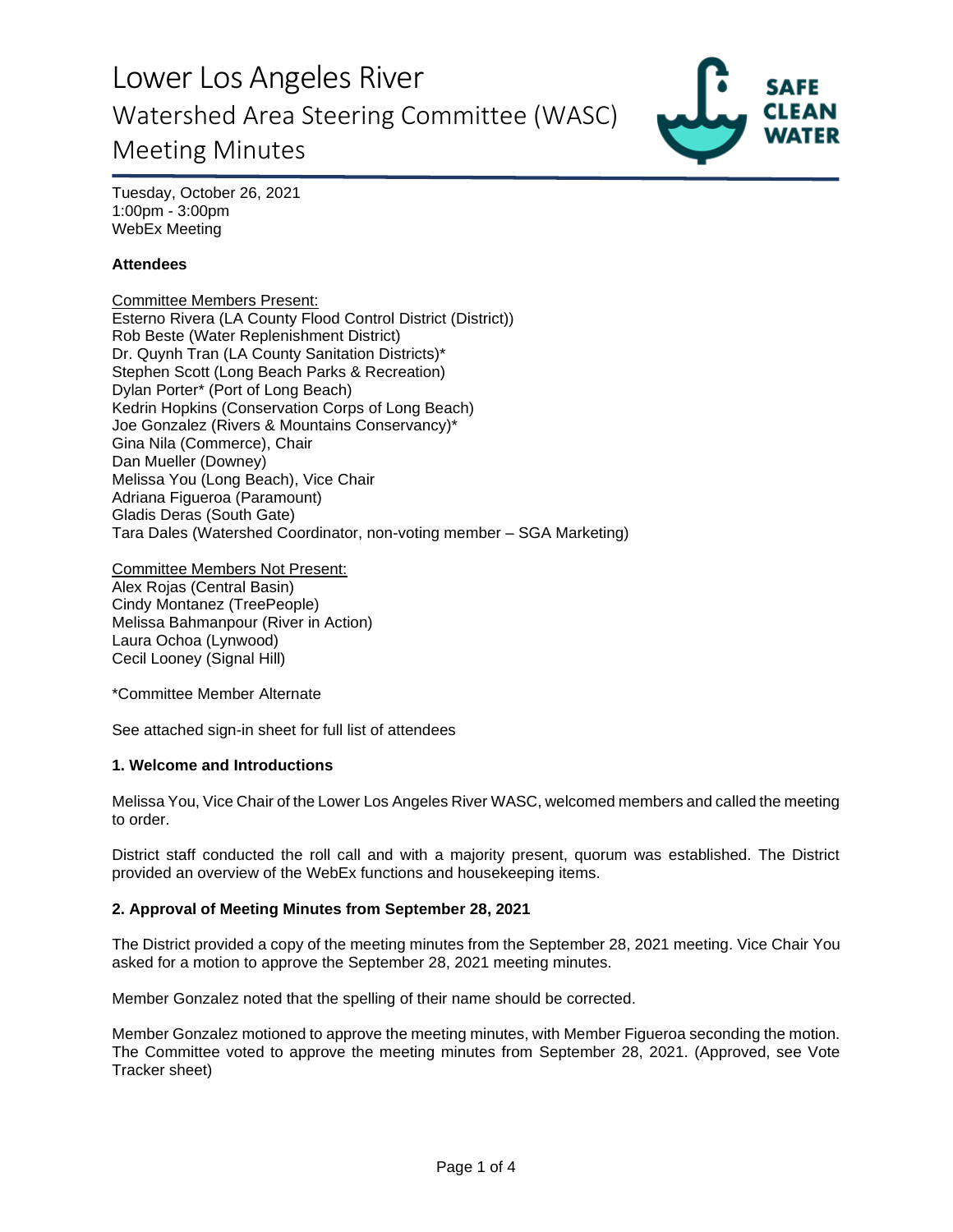

# **3. Committee Member and District Updates**

Member Gonzalez noted that their participation will be withdrawn from the committee in 60 days.

District Staff provided an update, noting:

- The District has initiated the process of sending fund transfer agreements. Addendums for Year 1 projects have been distributed and initial agreements for Year 2 projects will be sent soon.
- The Scoring Committee has started to score projects across the program. All three infrastructure projects will be scored on November 22, 2021.
- Quarterly reports will be submitted by October 31<sup>st</sup> and summarized and presented to the WASC following submittal.
- On October 7, the Regional Oversight Committee (ROC) received an implementation update presentation from District staff regarding the progress of the SCWP. The update was well-received. The slides are available on the SCWP website, under the ROC page.
- Regional Program project proponents are required to submit quarterly and annual reports. The District has provided comments to the proponents so they can resubmit their quarterly reports. The next round of quarterly reports is due November 15.
- The Board of Supervisors are acting under the authority of a new bill (AB 361) that was signed into law effective 10/1 which authorizes public committees to continue meeting without complying with all the teleconferencing requirements of the Brown Act when the situation warrants it. The Board is reviewing every 30 days and will act to cover all the commissions and committees under their authority.
- When an approved SIP includes a technical resources program (TRP) project, the District authorizes a Technical Assistance Team (TAT) to support the proponent in development of a feasibility study, which is an application for the infrastructure program. In a round one the LLAR WASC approved the *Parque Dos Rios Bioswale* TRP project. The TAT investigated the site and found it was previously used for waste disposal, meaning it is infeasible to use for infiltration. The consultant recommended halting the feasibility study. The project proponent plans to further engage with nearby sites and with regulatory authorities and may resubmit in the future. The District closed the TAT task order, and will return remaining funds to the WASC.

#### **4. Watershed Coordinator Updates**

Watershed Coordinator Tara Dales provided an update, noting:

- Additional resources may be required to complete projects previously supported by the WASC, including project funding and cost-share partnerships, as completion is not necessarily covered by SCWP funds. Projects may need to reapply and be rescored in the future for access to additional funding. Not all proponents understand the funding required for operations and maintenance activities. Chair Nila asked if total future funding needed for projects awarded to date is known. Watershed Coordinator Dales will send the number following the meeting.
- A presentation about the TRP application process has been developed and is being approved by Stantec. A community flyer and other educational materials have also been developed.
- Watershed Coordinators will meet with the City Fabrick, Lynwood School District, and other organizations to discuss community outreach activities.
- A community needs board and watershed model have been developed for outreach event presentations.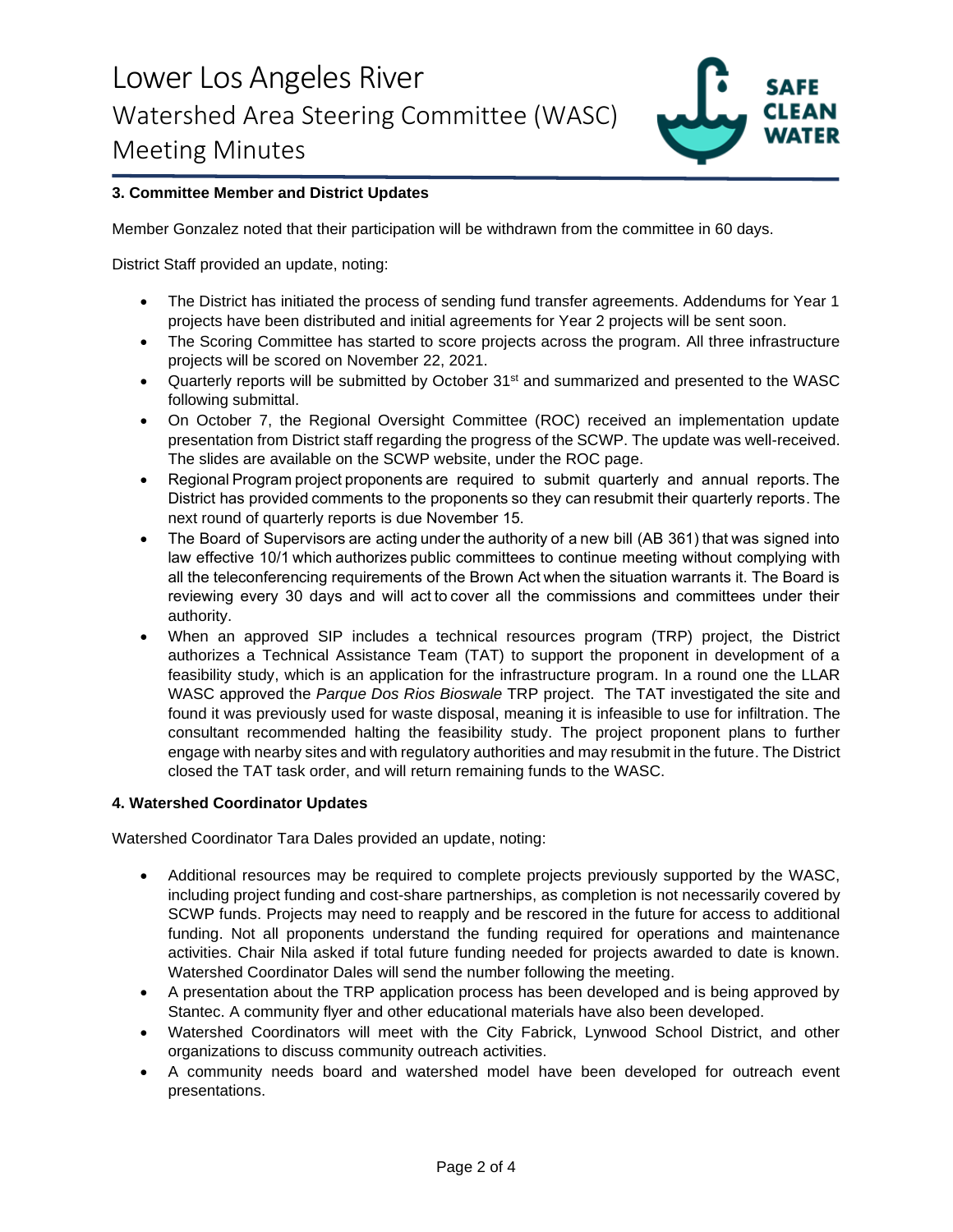# Lower Los Angeles River Watershed Area Steering Committee (WASC) Meeting Minutes



- A nine-question survey about community water concerns has been distributed at recent events. People have indicated a desire for improvement and beautification.
- Next month's work will include a focus on stakeholder outreach meetings and potential TRP applicant assistance.

## **5. Ex Parte Communication Disclosures**

There were no ex parte communication disclosures.

## **6. Public Comment Period**

There were no public comments.

#### **7. Discussion Items:**

## a) **Scientific Studies (SS) Presentation** (*[SCW Portal](https://portal.safecleanwaterla.org/scw-reporting/dashboard)*)

The presentation order was reversed because the presenter for the *Community-Centered Optimization of Nature-Based BMPs Starting with Gaffey Nature Century Facility* was not present when the time for this agenda item arrived.

#### **i. Gateway Area Pathfinding Analysis (GAP Analysis) – Phase 2**

Presentation by Brad Wardynski. Phase 2 will scale-up the methods tested in Phase 1 to find and analyze projects in a watershed context to recommend a longer-term, project-by-project pathway to safe, clean water.

Member Gonzalez asked when Phase I updates will be available. Wardynski responded that work will probably begin in December, so updates will be available in early 2022.

Member Figueroa asked if the project would communicate with the local cities during execution of Phase 2. Wardynski confirmed they will. Member Figueroa asked how the project would coordinate with other projects and entities. Wardynski responded that the project will assess all parcels regardless of ownership. The project would like to assess the best places for stormwater capture and will begin with a wide aperture. Working with cities, the project will narrow down the scope to more feasible and applicable locations.

## **ii. Community-Centered Optimization of Nature-Based BMPs Starting with the Gaffey Nature Center Facility**

Presentation by Shahriar Eftekharzadeh. This study aims to optimize plant varieties and species used in the design and O&M of nature-based biofiltration BMPs, with special focus on the community.

Watershed Coordinator Dales asked how the microclimate of the site would allow the project to test success for projects across the region. Deborah Deets responded on behalf of the project that they can calibrate site conditions to test different scenarios.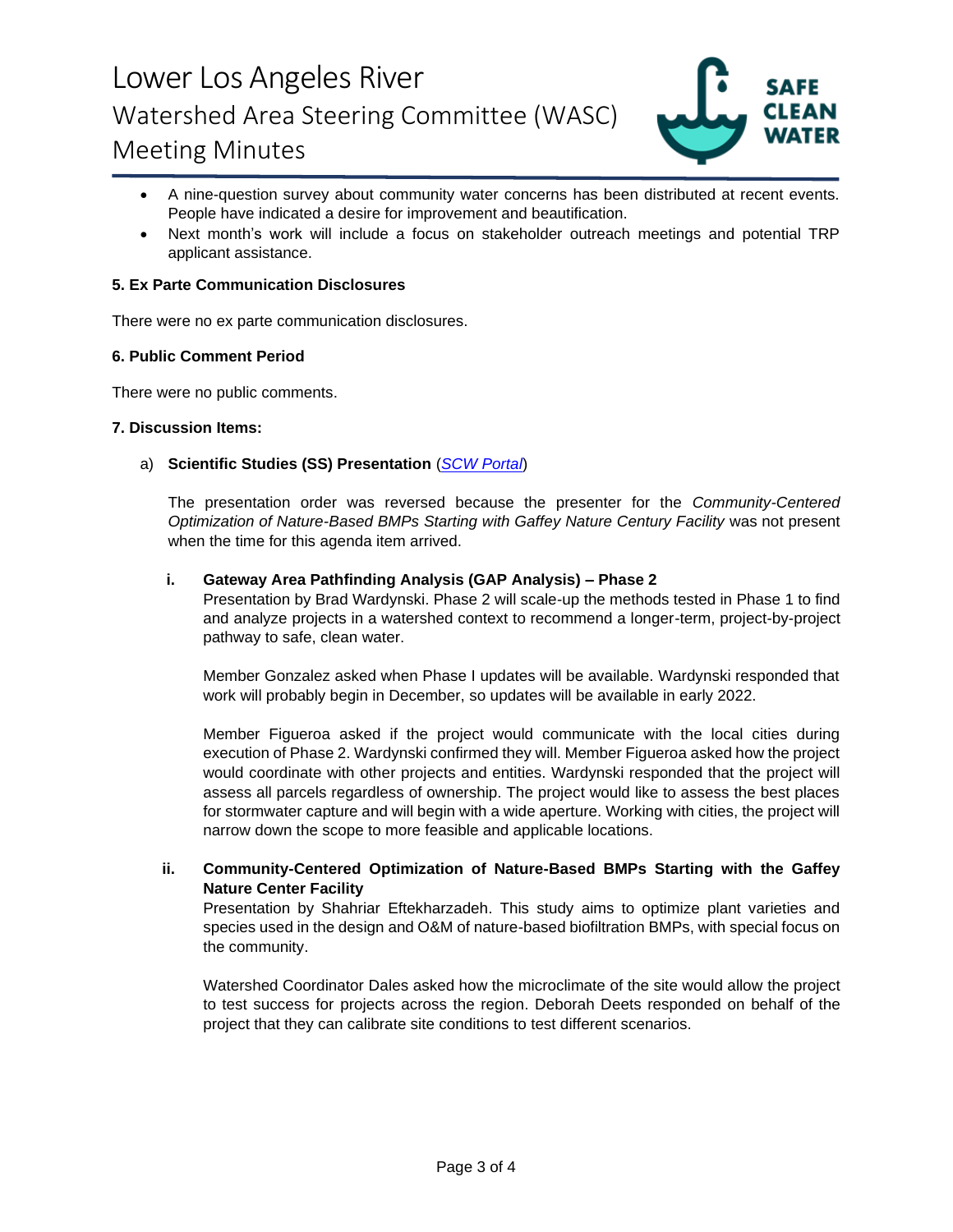# Lower Los Angeles River Watershed Area Steering Committee (WASC) Meeting Minutes



# **8. Public Comment Period**

Deborah Deets commented that all projects with vegetated landscapes seeking healthy soils and equity need a lifetime supply of water. Deets asked that future SCWP committees ask projects how they will obtain a lifetime supply of water as costs increase over time.

## **9. Voting Items**

The District proposed postponement of the next meeting until after all the infrastructure projects are scored.

#### **10. Items for Next Agenda**

a) Presentations from FY22-23 Infrastructure Projects Applicants [\(SCW Portal\)](https://portal.safecleanwaterla.org/scw-reporting/dashboard)

#### **12. Adjournment**

Vice Chair You thanked WASC members and the public for their attendance and participation and adjourned the meeting at 2:15 pm.

> **Next Meeting Tuesday, January 25, 2022 1:00 PM – 3:00 PM** See [SCW website](https://safecleanwaterla.org/lower-los-angeles-river-watershed-area/) for meeting details.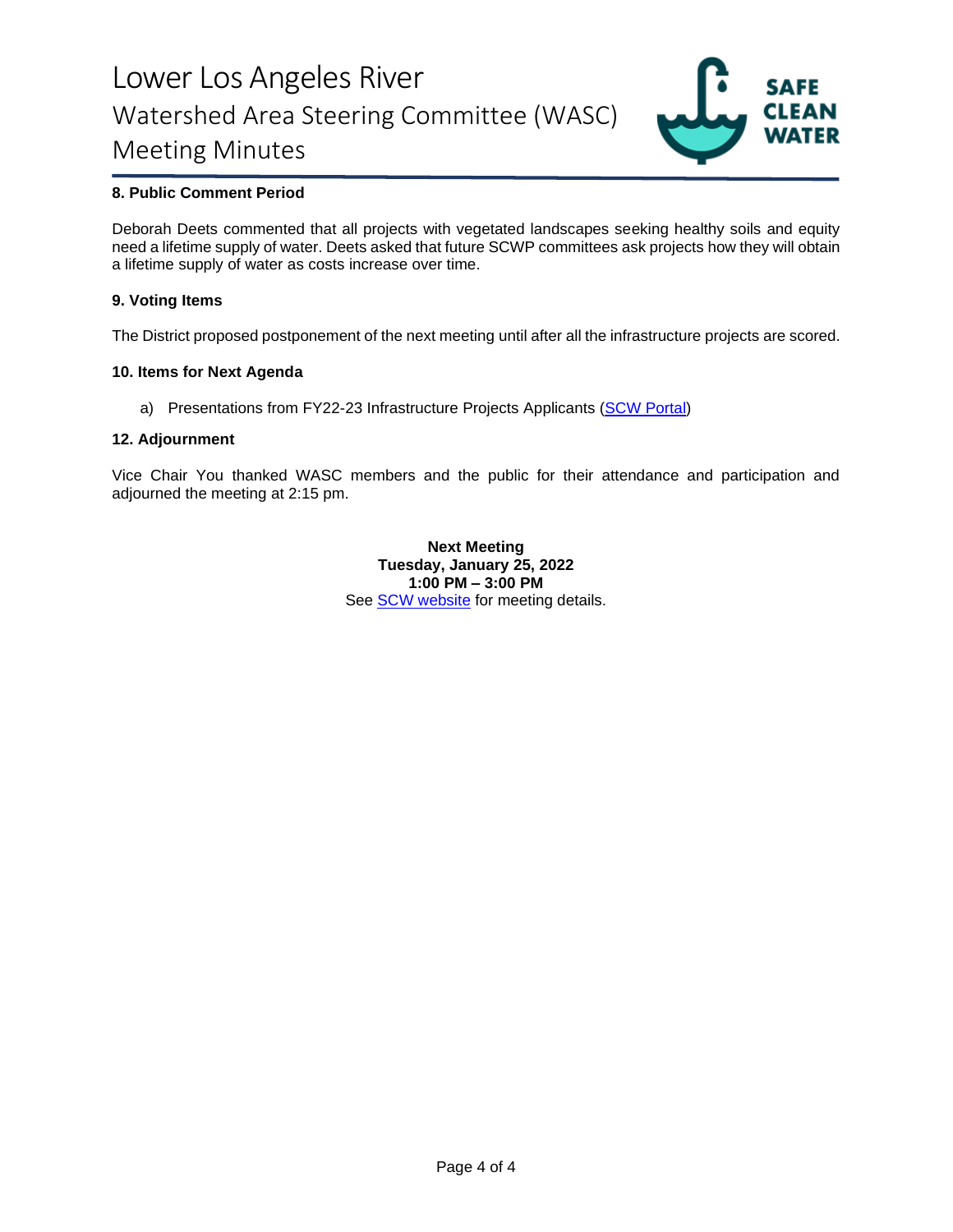| LLAR WASC - October 26, 2021        |                                                        |                       |                       |                      |                     |                                                                        |
|-------------------------------------|--------------------------------------------------------|-----------------------|-----------------------|----------------------|---------------------|------------------------------------------------------------------------|
|                                     |                                                        | <b>Quorum Present</b> |                       |                      |                     | <b>Voting Items</b><br>(see meeting minutes<br>for additional details) |
| <b>Member Type</b>                  | <b>Position</b>                                        | <b>Member</b>         | Voting/<br>Present?   | Alternate            | Voting/<br>Present? | Approve 9-28-2021<br><b>Meeting Minutes</b>                            |
| Agency                              | <b>District</b>                                        | Ernesto Rivera        | X                     | Ramy Gindi           |                     | Y                                                                      |
| Agency                              | <b>Central Basin</b>                                   | <b>Alex Rojas</b>     |                       | Jeremy Melendez      |                     |                                                                        |
| Agency                              | <b>Water Replenishment District</b>                    | <b>Rob Beste</b>      | X                     | <b>Esther Rojas</b>  |                     | Y                                                                      |
| Agency                              | LA County Sanitation Districts                         | Kristen Ruffell       |                       | Dr. Quynh Tran       | X                   | Α                                                                      |
| Agency                              | Port of Long Beach                                     | James Vernon          |                       | Dylan Porter         | X                   | Y                                                                      |
| <b>Community Stakeholder</b>        | Conservation Corps of Long Beach                       | <b>Kedrin Hopkins</b> | X                     |                      |                     | Y                                                                      |
| <b>Community Stakeholder</b>        | Rivers & Mountains Conservancy                         | <b>Mark Stanley</b>   |                       | Joe Gonzalez         | X                   | Y                                                                      |
| <b>Community Stakeholder</b>        | <b>TreePeople</b>                                      | <b>Cindy Montanez</b> |                       | <b>Manny Gonez</b>   |                     |                                                                        |
| <b>Community Stakeholder</b>        | City of Long Beach Parks & Recreation                  | <b>Stephen Scott</b>  | X                     |                      |                     | Y                                                                      |
| <b>Community Stakeholder</b>        | <b>River in Action</b>                                 | Melissa Bahmanpour    |                       | Erica Maceda         |                     |                                                                        |
| <b>Municipal Members</b>            | <b>City of Commerce</b><br><b>City of Bell Gardens</b> | Gina Nila             | Χ                     |                      |                     | Y                                                                      |
| <b>Municipal Members</b>            | City of Downey                                         | Dan Mueller           | $\mathsf{\mathsf{X}}$ | Delfino Consunji     |                     | Y                                                                      |
| <b>Municipal Members</b>            | City of Long Beach                                     | Melissa You           | X                     | Cecilia Salazar      |                     | Y                                                                      |
| <b>Municipal Members</b>            | City of Lynwood                                        | Laura Ochoa           |                       | Noe Martinez         |                     |                                                                        |
| <b>Municipal Members</b>            | City of Paramount                                      | Adriana Figueroa      | X                     | Sarah Ho             |                     | Y                                                                      |
| <b>Municipal Members</b>            | City of Signal Hill                                    | <b>Cecil Looney</b>   |                       |                      |                     |                                                                        |
| <b>Municipal Members</b>            | City of South Gate                                     | <b>Gladis Deras</b>   | X                     | <b>Clint Herrera</b> |                     | Y                                                                      |
| <b>Watershed Coordinator</b>        |                                                        |                       |                       |                      |                     |                                                                        |
| <b>Non-Voting Member</b>            | <b>SGA Marketing</b>                                   | <b>Tara Dales</b>     | X                     |                      |                     |                                                                        |
| <b>Total Non-Vacant Seats</b>       |                                                        | 17                    |                       |                      | Yes (Y)             | 11                                                                     |
| <b>Total Voting Members Present</b> |                                                        | 12                    |                       |                      | No(N)               | $\overline{0}$                                                         |
| Agency                              |                                                        | $\overline{4}$        |                       |                      | Abstain (A)         |                                                                        |
| <b>Community Stakeholder</b>        |                                                        | 3                     |                       |                      | <b>Total</b>        | 12 <sup>°</sup>                                                        |
| <b>Municipal Members</b>            |                                                        | $5\phantom{.}$        |                       |                      |                     | Approved                                                               |